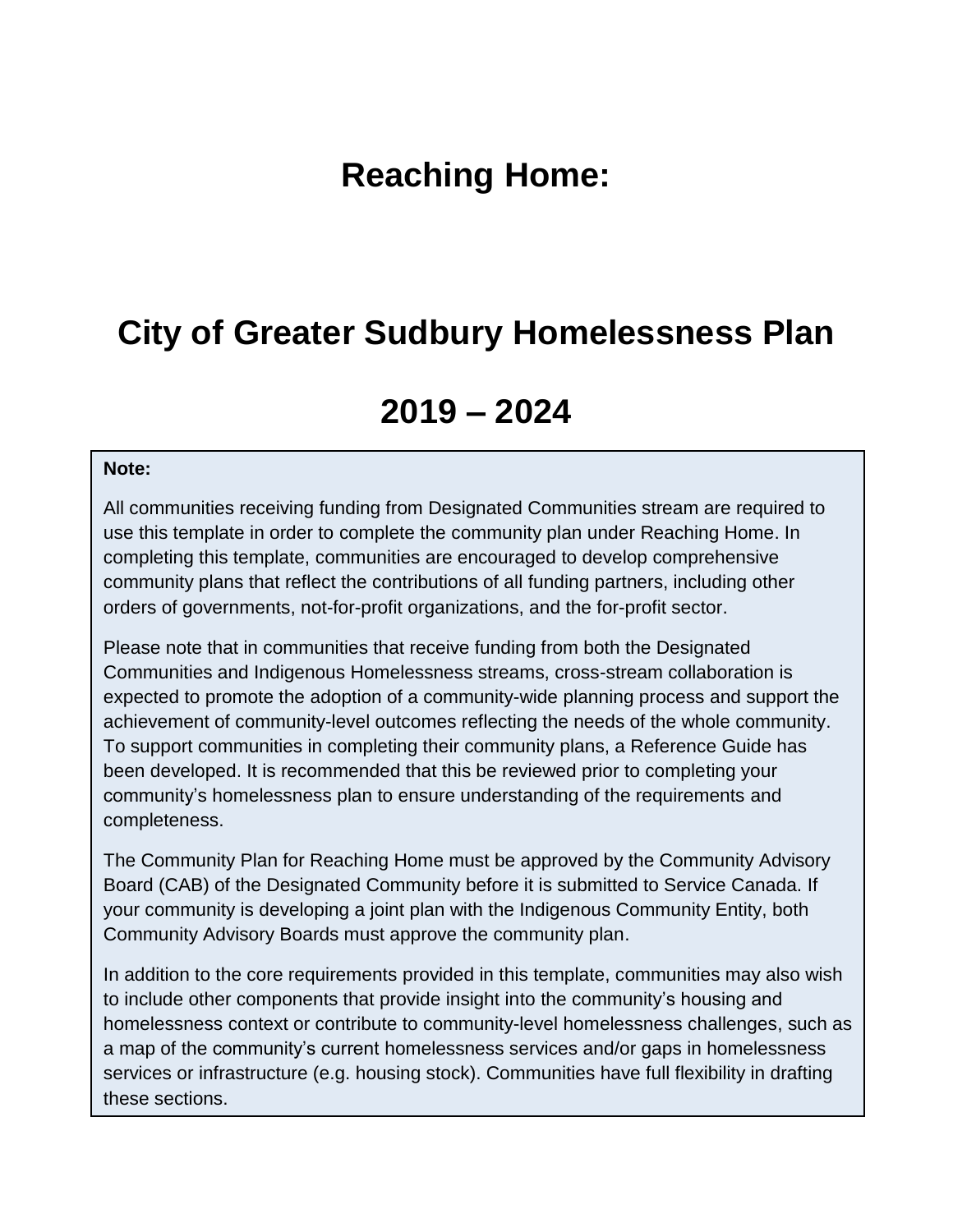## **Table of Contents**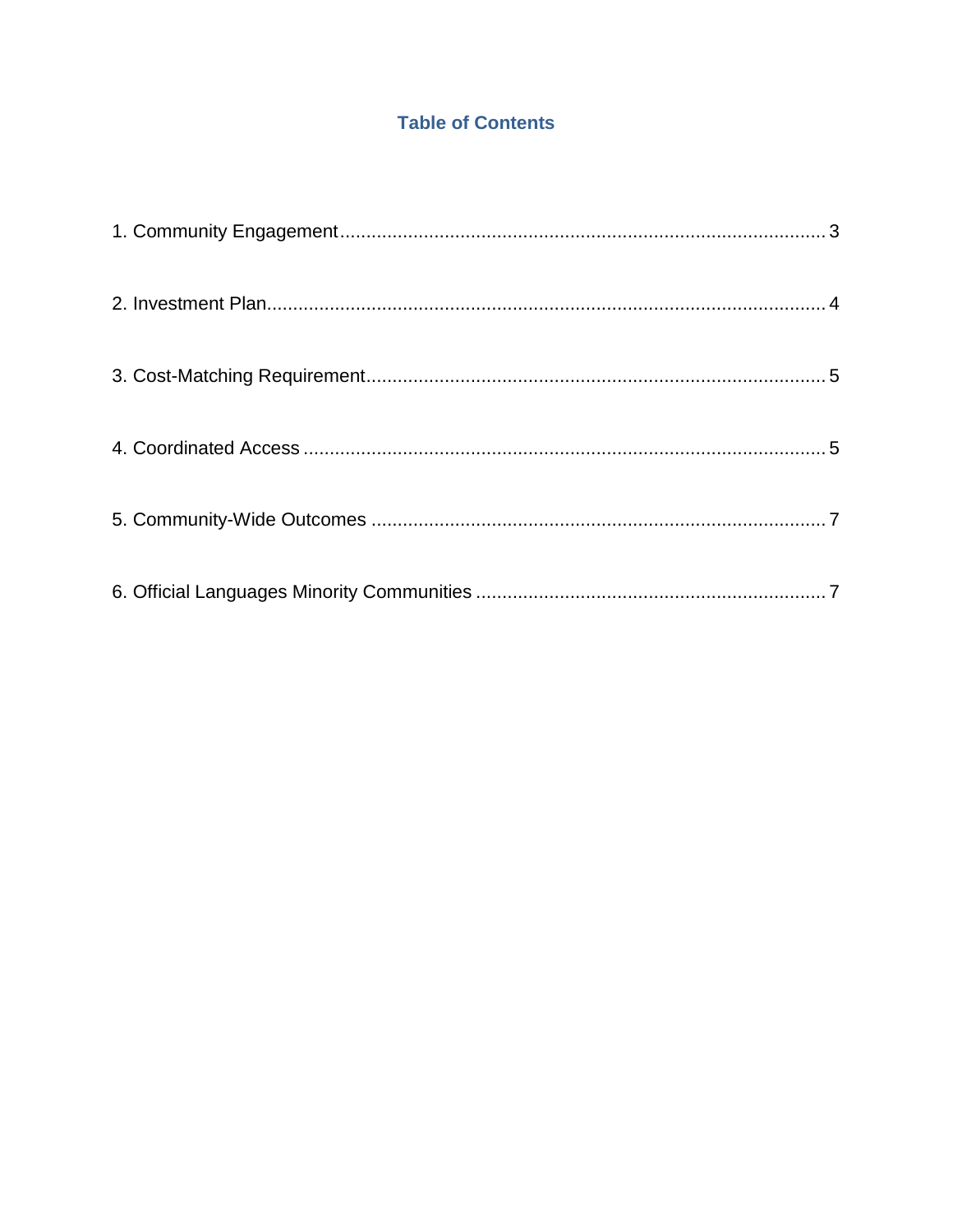## <span id="page-2-0"></span>**1. Community Engagement**

 $\overline{\phantom{a}}$ 

*Please identify the steps taken to engage your community stakeholders in developing this plan. 1*

In developing this Plan the City of Greater Sudbury drew from information received through two recent key planning exercises: the Emergency Shelter System Evaluation and the Five Year update of the Ten Year Housing and Homelessness Plan.

In 2018-2019 the City of Greater Sudbury completed an evaluation of the Emergency Shelter System in our community. The review was part of the City's efforts to establish a homelessness system where supports are in place to prevent homelessness first, emergency shelter is provided when required, and people are connected to permanent, appropriate, stable housing as quickly as possible. The final recommendations were approved by Council in March 2019.

This review was conducted between July 2018 and December 2018 and included:

- Data and background document review;
- Interviews with City staff, shelter operators and other community partners involved in the homelessness service system;
- Focus groups with shelter system consumers from each of the shelters;
- Review of published information on best practices and interviews with jurisdictions with leading practices;
- Interviews with comparator Service Managers about their service level capacity and funding levels and models (comparator Service Managers refer to nine Service Managers within Ontario of similar population size ranging from 85,000 to 579,000)
- Workshop with shelter operators and community partners to obtain their input on what model and strategies should be put in place so that emergency shelters function effectively as part of an integrated homelessness service system.
- The Chair and members of the local Indigenous Community Advisory Board participated in the interviews and community workshop to provide input into the recommendations for the shelter evaluation.

As well, the City is currently completing the five year review of the Ten Year Housing and Homelessness Plan as required by the Province of Ontario. Part of that review included a public invitation to comment and provide input on the existing or any new priorities for the Ten Year Housing and Homelessness Plan through the City's « *Over to You* » website platform. This public input session was open from April 1<sup>st</sup>, 2019 to May 23<sup>rd</sup>, 2019 and 434 people visited the site and 110 people provided comments and input.

 $1$  Engagement with local Indigenous organizations, and the Indigenous Community Entity and Community Advisory Board is expected in the development of this community plan.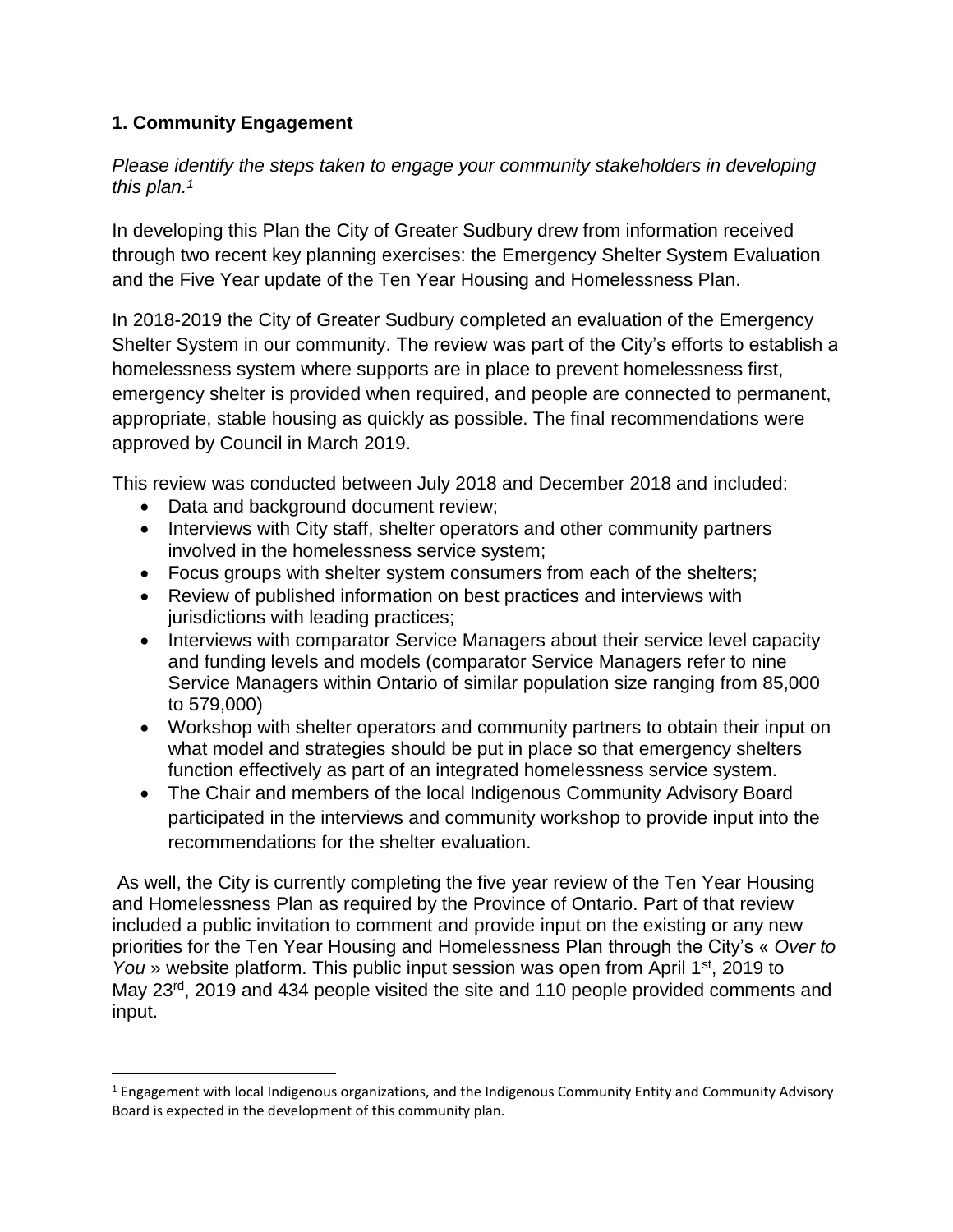#### <span id="page-3-0"></span>**2. Investment Plan**

*In the table below, please outline your planned allocation of Reaching Home funding (including funding from the Designated Community stream and Community Capacity and Innovation stream) from 2019-24 by investment area. Please note that it is acceptable that your community's funding priorities change over time. This investment plan is to demonstrate that your community has a vision moving forward for the allocation of Reaching Home funding. An example has been included in the Community Plan Reference Guide.* 

#### **Reaching Home Annual Allocation**

**2019-2020:** \$483,679

**2020-2021:** \$471,179

**2021-2022:** \$534,374

**2022-2023:** \$528,224

**2023-2024:** \$528,224

|                                                                          | 2019-20 | 2020-21 | 2021-22 | 2022-23 | 2023-24 |
|--------------------------------------------------------------------------|---------|---------|---------|---------|---------|
| <b>Housing Services</b>                                                  | 32%     | 33%     | 34%     | 34%     | 34%     |
| <b>Prevention and</b><br>shelter diversion                               | $0\%$   | 0%      | 0%      | $0\%$   | $0\%$   |
| <b>Support Services</b>                                                  | 48%     | 49%     | 50%     | 51%     | 51%     |
| <b>Capital Investments</b>                                               | $0\%$   | 0%      | 0%      | $0\%$   | $0\%$   |
| <b>Coordination of</b><br><b>Resources and Data</b><br><b>Collection</b> | 20%     | 18%     | 16%     | 15%     | 15%     |
| <b>Administration</b>                                                    | $0\%$   | $0\%$   | 0%      | $0\%$   | $0\%$   |
| <b>TOTAL</b>                                                             | 100%    | 100%    | 100%    | 100%    | 100%    |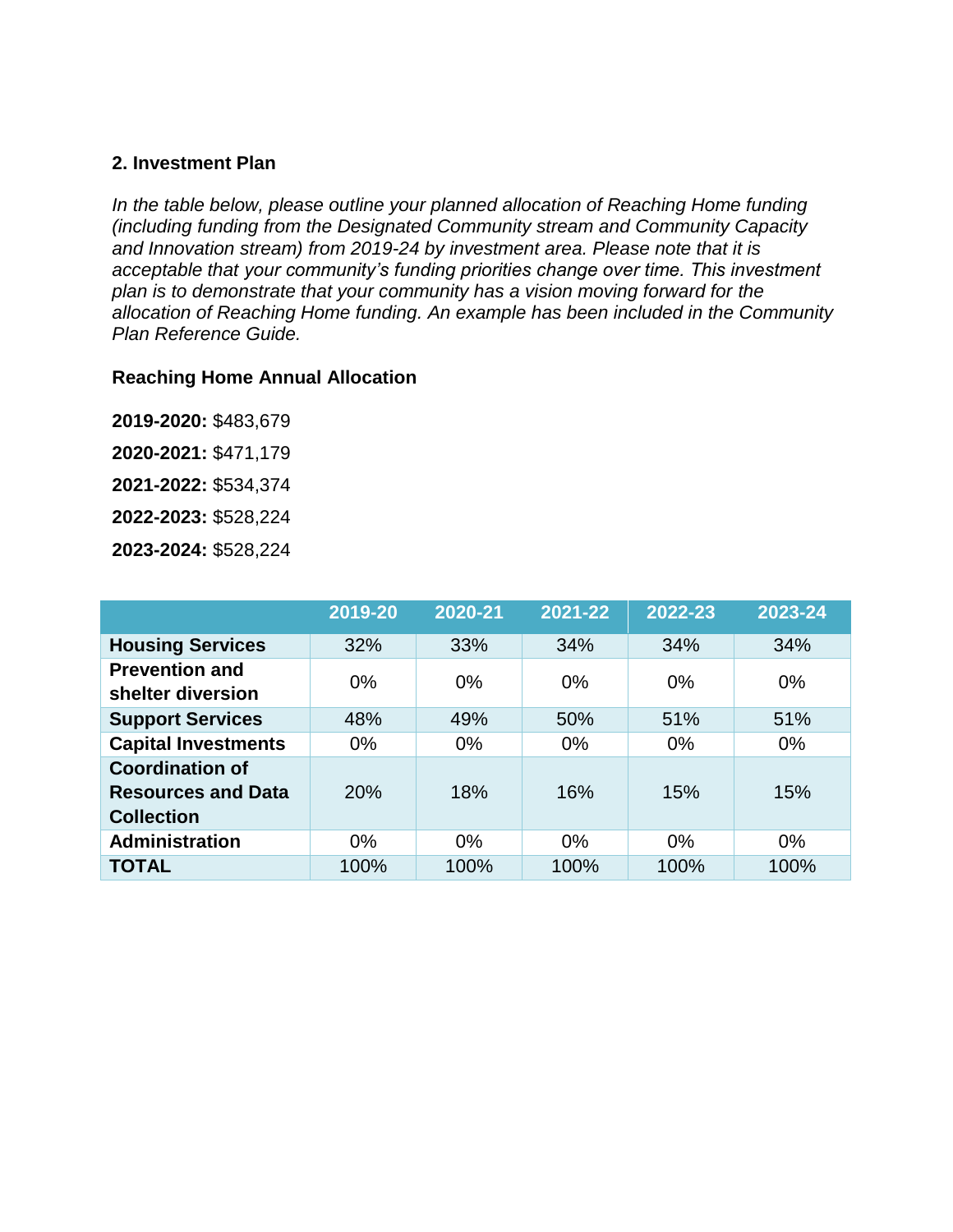### <span id="page-4-0"></span>**3. Cost-Matching Requirement**

*In the table below, please outline all funding for homelessness initiatives your community plans to receive from external partners from 2019 to 2024. This includes both financial and in-kind contributions. If your anticipated community contributions do not project to cost-match funding from both the Designated Community stream and Community Capacity and Innovation stream for each year, explain the circumstances below the table and include a description of the steps you will take to meet the requirement. An example has been included in the Community Plan Reference Guide.*

| <b>Projected External Funding towards Homelessness Initiatives</b>         |             |             |             |             |             |              |  |  |  |
|----------------------------------------------------------------------------|-------------|-------------|-------------|-------------|-------------|--------------|--|--|--|
| <b>Funder</b>                                                              | 2019-20     | 2020-21     | 2021-22     | 2022-23     | 2023-24     | $2019 - 24$  |  |  |  |
|                                                                            |             |             |             |             |             |              |  |  |  |
| Provincial<br>Community<br><b>Homelessness</b><br>Prevention<br>Initiative | \$2,930,117 | \$3,059,602 | \$3,059,602 | \$3,059,602 | \$3,059,602 | \$15,168,525 |  |  |  |
| <b>TOTAL</b>                                                               | \$2,930,117 | \$3,059,602 | \$3,059,602 | \$3,059,602 | \$3,059,602 | \$15,168,525 |  |  |  |

### <span id="page-4-1"></span>**4. Coordinated Access**

*Please discuss the steps you will take to implement a coordinated access system in your community. If your community has a coordinated access system in place, please describe how it presently functions. Note: Please also ensure you discuss how Indigenous Organizations have been engaged on the design of Coordinated Access, or how they will be engaged.* 

The City of Greater Sudbury has committed to the development of a coordinated access system (CAS) in our community. A Housing First steering committee, made up of leadership from community partners within the housing and homelessness sector including Indigenous partners, has agreed to oversee the CAS and by name list development and operation.

A sub committee has been meeting regularly over the past twelve months to begin the CAS development and have been working closely with the Canadian Alliance To End Homelessness for support and direction. The sub –committee is made up of CAB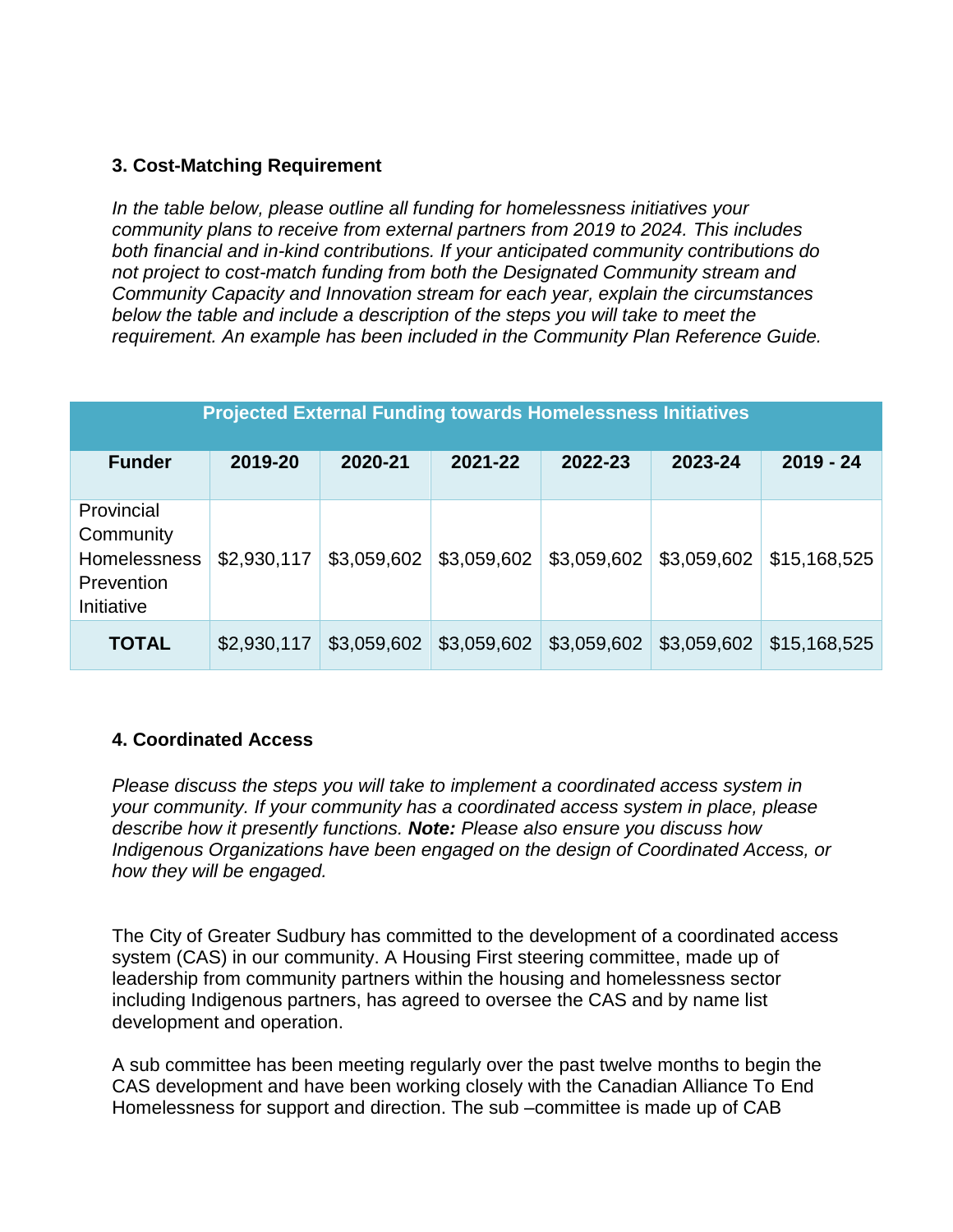members who are representatives from an Indigenous organization, a homelessness service provider, a mental health agency, an addictions agency and a member from the Municipality (Community Entity) The City of Greater Sudbury will utilize Community Capacity and Innovation (CCI) funds to hire a Data Analysis Administrator (start date August 2019) to support the continued development of the CAS and to onboard HIFIS 4.0 in our community. The sub committee will continue to meet to complete the necessary key milestones and will bring to the Housing First Steering Committee for approval and oversight.

The Housing First Steering Committee will organize a broader community engagement strategy, including Indigenous partners, health, corrections and child welfare agencies to ensure input in planning and implementing coordinated access.

The CAS will provide access throughout the City of Greater Sudbury.

Key milestones include:

- Development of by name list tool, determining access points, identifying assessment process, determining housing resources and referral process (August 2019- December 2019)
- Development of guidelines document, consent forms, privacy protocols and signing of partnership agreements ( August 2019- February 2020)
- Implementation of CAS (March 2020). Training and technical assistance will be provided to front line service providers.
- Continued review and amendment of process as required.
- Start implementation of HIFIS 4.0 (September 2019). Business requirements are expected to be developed by the end of 2019 with HIFIS configuration and testing completed by the end of 2020.
- HIFIS 4 training material is expected to be finalized one month before deployment with users trained two weeks before.
- HIFIS 4 is expected to be fully implemented across all Reaching Home service providers by the end of 2021.

The City of Greater Sudbury is the Community Entity for the Designated Community Funding. Funding is also received in the community through the Indigenous Homelessness Stream. The Federation of Indigenous Friendship Centres is the Community Entity, and there is a local Indigenous Community Advisory Board (CAB). Both organizations are committed to engage in the planning and implementation of coordinated access. A member of the Indigenous CAB sits of the Designated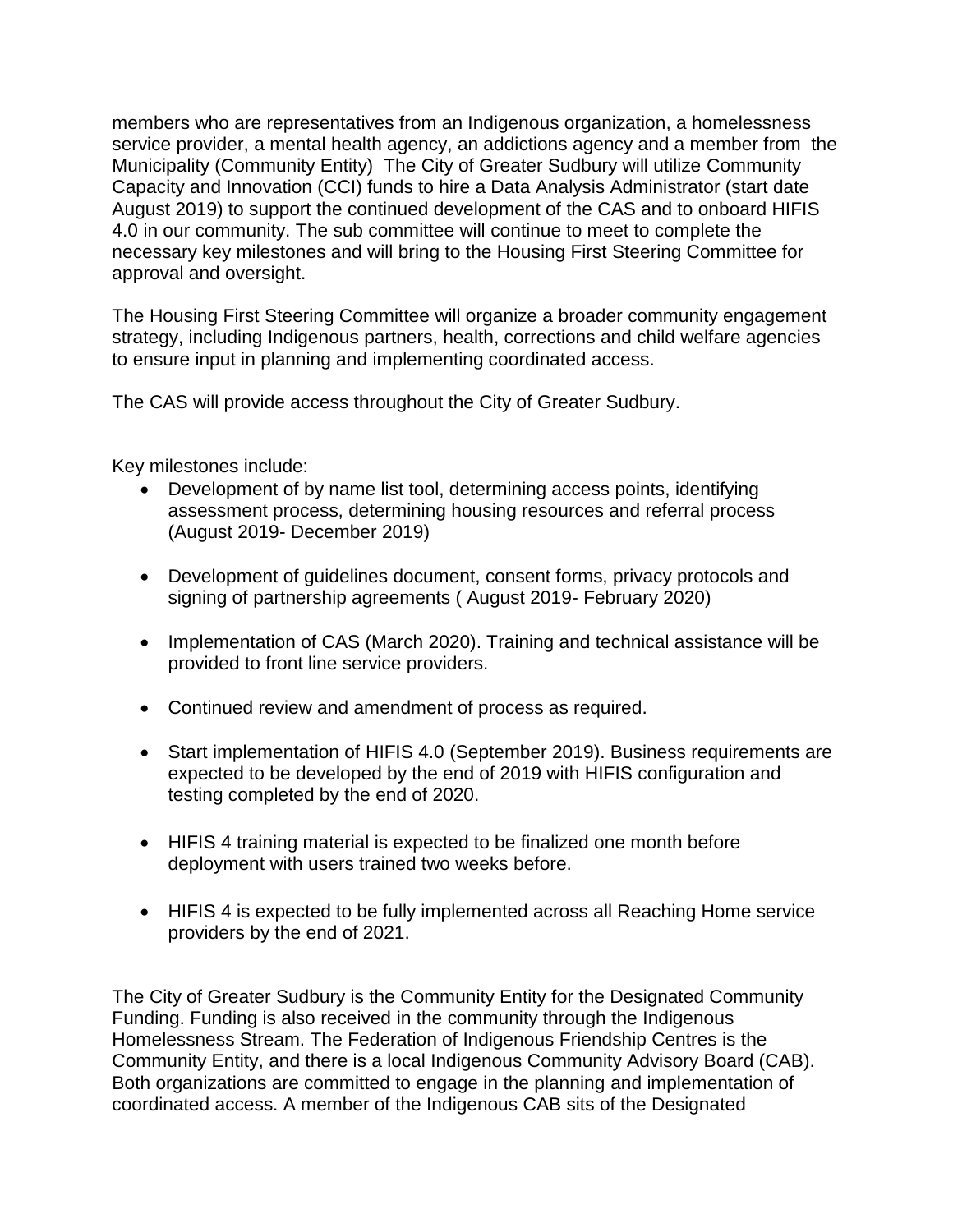Community CAB, a member of the Designated Community CAB sits on the Indigenous CAB, and a member of the Indigenous CAB sits on the sub committee developing the CAS.

## <span id="page-6-0"></span>**5. Community-Wide Outcomes**

*If you would like your community to measure progress on additional outcomes beyond the [federally mandated outcomes,](https://www.canada.ca/en/employment-social-development/programs/homelessness/directives.html#h2.3-h3.3) please identify those outcomes. Please provide your proposed indicators, targets, and methodology for each of the additional identified outcomes.* 

The City of Greater Sudbury will be reporting on the four federally mandated outcomes. including:

- 1. Chronic homelessness in the community is reduced (by 50% by 2027-28);
- 2. Homelessness in the community is reduced overall, and for priority populations (i.e. individuals who identify as Indigenous);
- 3. New inflows into homelessness are reduced; and,
- 4. Returns to homelessness from housing are reduced.

## <span id="page-6-1"></span>**6. Official Language Minority Communities**

*The Government of Canada has a responsibility under the Official Languages Act to ensure that programs and services meet the needs of [Official Language Minority](https://www.canada.ca/en/employment-social-development/programs/homelessness/directives.html#h2.3-h3.7)  [Communities \(OLMCs\).](https://www.canada.ca/en/employment-social-development/programs/homelessness/directives.html#h2.3-h3.7) Please describe the steps that you will take to ensure that the services funded under the Reaching Home take the needs of the [OLMCs](https://www.canada.ca/en/employment-social-development/programs/homelessness/directives.html#h2.3-h3.7) into consideration where applicable.* 

The City of Greater Sudbury is committed to ensuring that we address the needs of homeless persons in both official languages. To this end, we actively encourage organizations representing the OLMCs to apply by issuing Calls for Proposals in both official languages.

The following language will be included in the Calls for Proposals and the Sub Project agreements:

The Service provider shall:

a. make Project-related documentation and announcements available (for the public and prospective Project participants, if any) in both official languages;